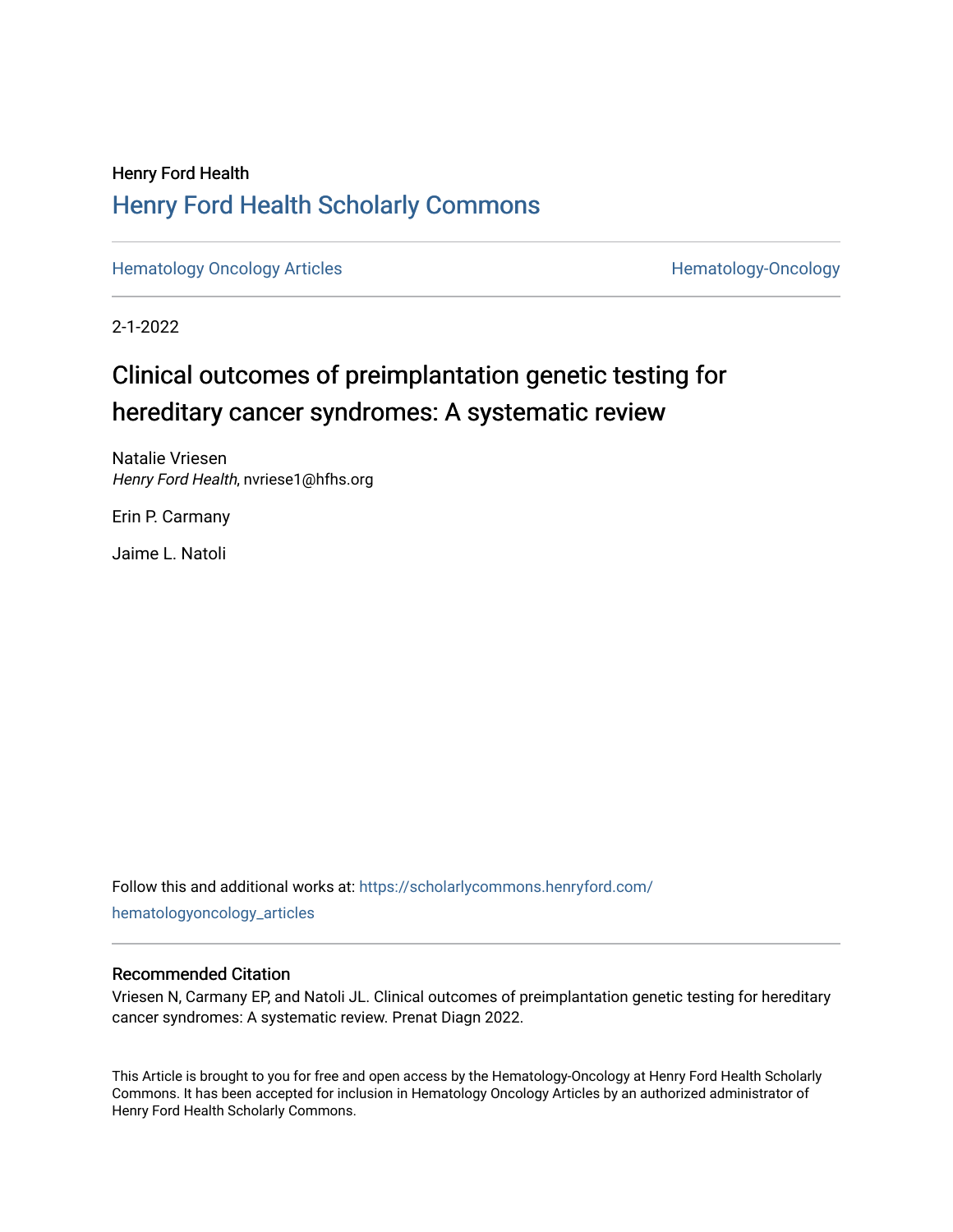## **REVIEW**



**PRENATAL** <sup>[al</sup><br>Josis <sup>Wiley</sup>

# **Clinical outcomes of preimplantation genetic testing for hereditary cancer syndromes: A systematic review**

**Natalie Vriesen1,2** | **Erin P. Carmany2** | **Jaime L. Natoli<sup>3</sup>**

1 Division of Medical Genetics, Henry Ford Health System, Detroit, Michigan, USA

<sup>2</sup>Wayne State University School of Medicine, Detroit, Michigan, USA

3 Department of Clinical Analysis, Evidence‐ Based Medicine Services, Southern California Permanente Medical Group, Kaiser Permanente, Pasadena, California, USA

#### **Correspondence**

Natalie Vriesen, Division of Medical Genetics, Henry Ford Health System, 3031 W. Grand Boulevard, Suite 700, Detroit, MI 48202, USA. Email: [nvriese1@hfhs.org](mailto:nvriese1@hfhs.org)

## **Abstract**

**Objective:** To conduct a systematic review of the published literature on clinical outcomes following preimplantation genetic testing for monogenic disorders (PGT‐M) for hereditary cancer syndromes (HCS).

**Methods:** Three electronic databases (PubMed, Cochrane, and EMBASE) were searched for publications related to PGT-M for HCS. When appropriate, weighted means were used to calculate clinical and live birth rates.

**Results:** We identified 22 publications that reported on clinical and/or psychosocial outcomes of PGT‐M for HCS. The weighted mean clinical pregnancy rate (CPR) per embryo was 33.5% (11 studies, 95% CI: 29.1%, 38.2%), and the CPR per cycle with embryonic transfer was 40.1% (14 studies, 95% CI: 36.1%, 44.3%). The weighted mean live birth rate (LBR) per embryo was 28.9% (11 studies, 95% CI: 24.7%, 33.4%) and the LBR per cycle with embryonic transfer was 33.2% (13 studies, 95% CI: 29.2%, 37.4%). The limited literature regarding the psychosocial outcomes of PGT-M for HCS suggests reproductive decision-making is difficult and additional support may be desired.

**Conclusion:** These findings suggest that CPR and LBR following PGT‐M for HCS are comparable to other monogenic disorders. Heterogeneity across studies suggests the overall CPR and LBR found may not be applicable to all HCS indications and PGT‐M methodologies.

#### **Key points**

#### **What is already known about this topic?**

� Preimplantation genetic testing for monogenic conditions (PGT‐M) is a reproductive option to reduce the chance of having a child with a heritable genetic condition.

#### **What does this study add?**

- � This systematic review provides the most comprehensive synthesis of clinical outcomes of PGT‐M for hereditary cancer syndromes (HCS).
- � Overall, clinical pregnancy rates (CPR) and live birth rates (LBR) following PGT‐M for HCS are similar to other monogenic disorders.

Findings were available as a virtual poster during the National Society of Genetic Counselors Annual Conference (Virtual conference, 2020).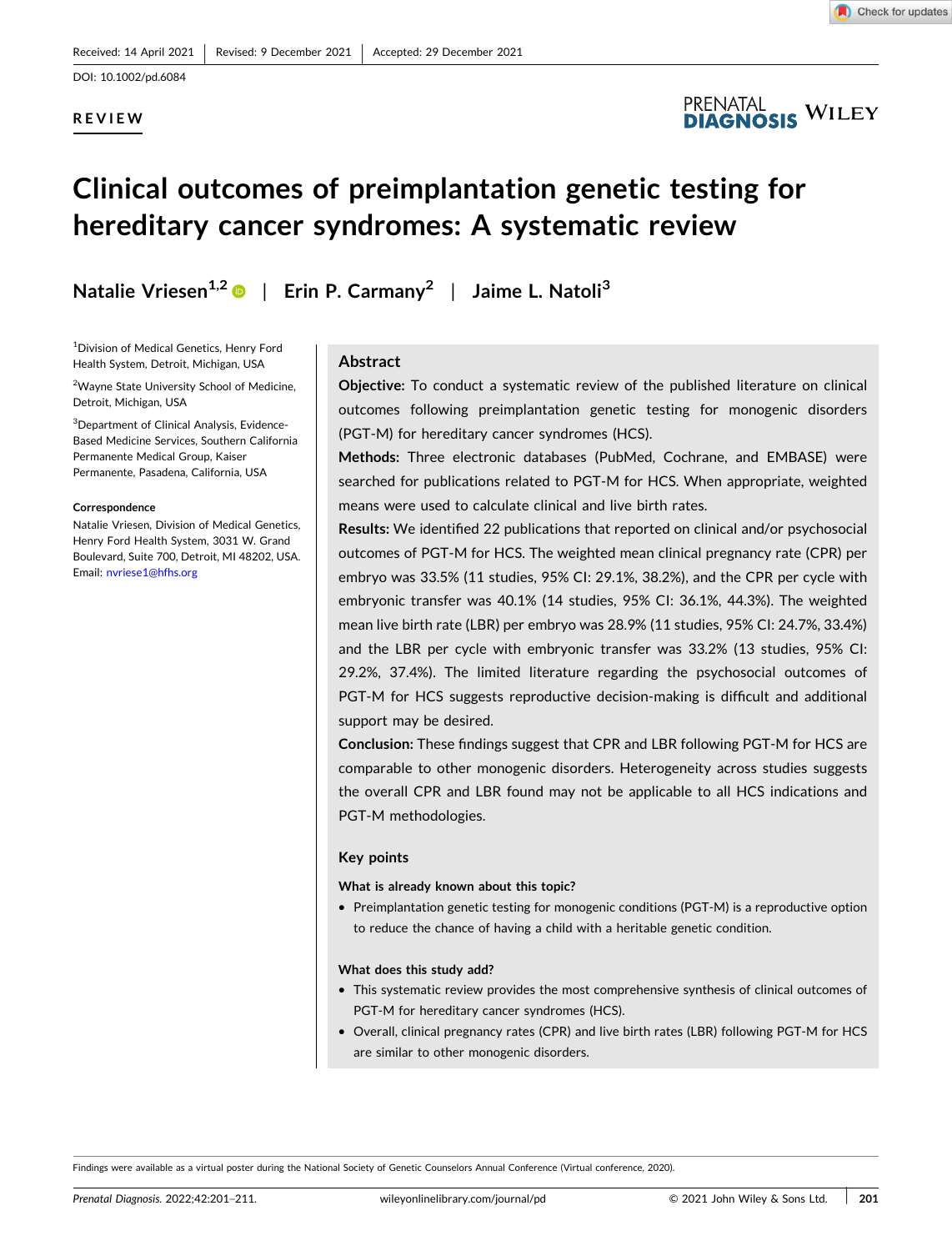## **1** <sup>|</sup> **INTRODUCTION**

Preimplantation genetic testing for monogenic disorders (PGT‐M) with in vitro fertilization (IVF) offers an alternative approach to reproduction for prospective parents with heritable genetic conditions. The hallmark of this technology is embryo biopsy and subsequent genetic testing of amplified DNA–a process that has been successfully preventing the inheritance of monogenic disorders for over 30 years.<sup>1</sup> Research shows the live birth rate of PGT-M is similar to that of IVF. $2-5$  $2-5$  Motivations for undergoing PGT-M include the desire for a healthy biologically related child, the avoidance of terminations or miscarriages, and a patient's perceived responsibility to their family and future child. $1,6,7$ 

Hereditary cancer syndromes (HCS) confer an increased lifetime risk of cancers or tumors. Individuals with HCS face similar reproductive decisions as others with heritable genetic conditions, $8 \text{ which}$  $8 \text{ which}$ may be impacted by genetic factors (e.g., mode of inheritance, age of onset, penetrance, severity), availability of screening and treatment (e.g., invasiveness, benefits, side effects), and the patient's own values and experiences. $6$  Despite these similarities, hereditary cancer is unique in that those affected may require gonadotoxic treatments during their reproductive years, or they may wish to start their families at a younger age prior to undergoing risk‐reducing surgery. In addition, some studies have noted that patients with certain HCS (e.g., BRCA1) may have reduced ovarian function compared to con-trols, which may impact outcomes of PGT-M.<sup>[9](#page-10-0)</sup> The process of PGT-M as a reproductive option for prospective parents with HCS has been established, as the National Comprehensive Cancer Network (NCCN) recommends discussing this option in their guideline on genetic/familial high-risk assessment for breast, ovarian, and pancreatic cancer.<sup>[10](#page-10-0)</sup>

To our knowledge, there has been no review of the efficacy of PGT‐M for HCS and how it compares to other indications for PGT‐M. Therefore, the objective of this study was to conduct a systematic review of published literature on clinical outcomes, specifically clinical pregnancy rate (CPR) and live birth rate (LBR), among individuals undergoing PGT‐M for HCS. As a secondary objective, we aimed to report patient‐reported psychosocial outcomes experienced during the process of PGT‐M for HCS. Knowing more information about the clinical outcomes could help clinicians better counsel individuals with HCS about their reproductive choices, the likelihood of conception, and possibly to anticipate their psychosocial needs throughout the PGT‐M process.

## **2** <sup>|</sup> **METHODS**

#### **2.1** <sup>|</sup> **Data sources and database search strategy**

Three electronic databases (PubMed, Cochrane, and EMBASE) were searched on June 28, 2021 for English‐language publications related to PGT‐M for HCS. Search terms included PGT‐M and its prior nomenclature (i.e., preimplantation genetic diagnosis [PGD]),

combined with terms related to hereditary/familial cancers or tumors (e.g., hereditary neoplastic syndrome). In developing the search strategy and list of conditions for inclusion as hereditary cancer syndromes (HCS), we relied on a variety of published sources.<sup>11,12</sup> We also consulted with the authors of the ongoing National Society of Genetic Counselors Hereditary Cancer Genetic Counseling systematic review for their list of conditions and search strategy (Ravi Sharaf, MD and Julie Culver, MS personal communication, June 2019). Of note, although a few of the conditions are more commonly associated with benign tumors (e.g., Tuberous Sclerosis Complex, multiple exostoses), they do involve an increased cancer risk secondary to malignant transformation of those benign tumors. Search terms were limited to titles, abstracts, keywords, and appropriate medical subject (MeSH) headings. Reference lists of included publications were also evaluated for relevant articles. Please see Appendix A for additional search strategy details.

#### **2.2** <sup>|</sup> **Inclusion and exclusion criteria**

Publications were included if they reported data on outcomes of interest for affected or pre‐symptomatic individuals with a HCS. Hereditary cancer syndromes were defined as hereditary monogenic disorders in which increased susceptibility to cancer or tumors is one of the primary manifestations of disease (See Appendix A for additional information). Syndromes with increased cancer risk that are associated with severe manifestations of intellectual disability, hematological disease, or other symptoms were excluded (e.g., Sturge‐Weber syndrome, Beckwith‐Wiedemann syndrome, Sotos syndrome). Studies that evaluated the use of PGT-M HLA typing to produce unaffected stem-cell donor offspring for affected siblings (e.g., Fanconi anemia, Wiscott‐Aldrich) also were excluded. Additional exclusions (e.g., animal or in vitro studies, PGT‐M for other indications) are outlined in Figure [1](#page-3-0). No exclusions were made based on publication date, study location, or study population demographics.

The first 70 abstracts were reviewed by all authors and discussed to ensure consistency among reviewers. The remaining abstracts were divided into thirds and reviewed by two-author pairs. If two or more authors determined that a publication likely contained the necessary outcome data, or provided relevant background knowledge, then the full-text article was obtained for further analysis. Each full-text publication was reviewed by at least two authors and the third author helped resolve discrepancies.

#### **2.3** <sup>|</sup> **Data abstraction and analysis**

The first author (N.V.) abstracted relevant data into an evidence table (see Appendix B). All abstracted data was assessed for accuracy by a second author (E.C. or J.N.). Study characteristics (e.g., study years, location, population) were evaluated to assess for duplication of data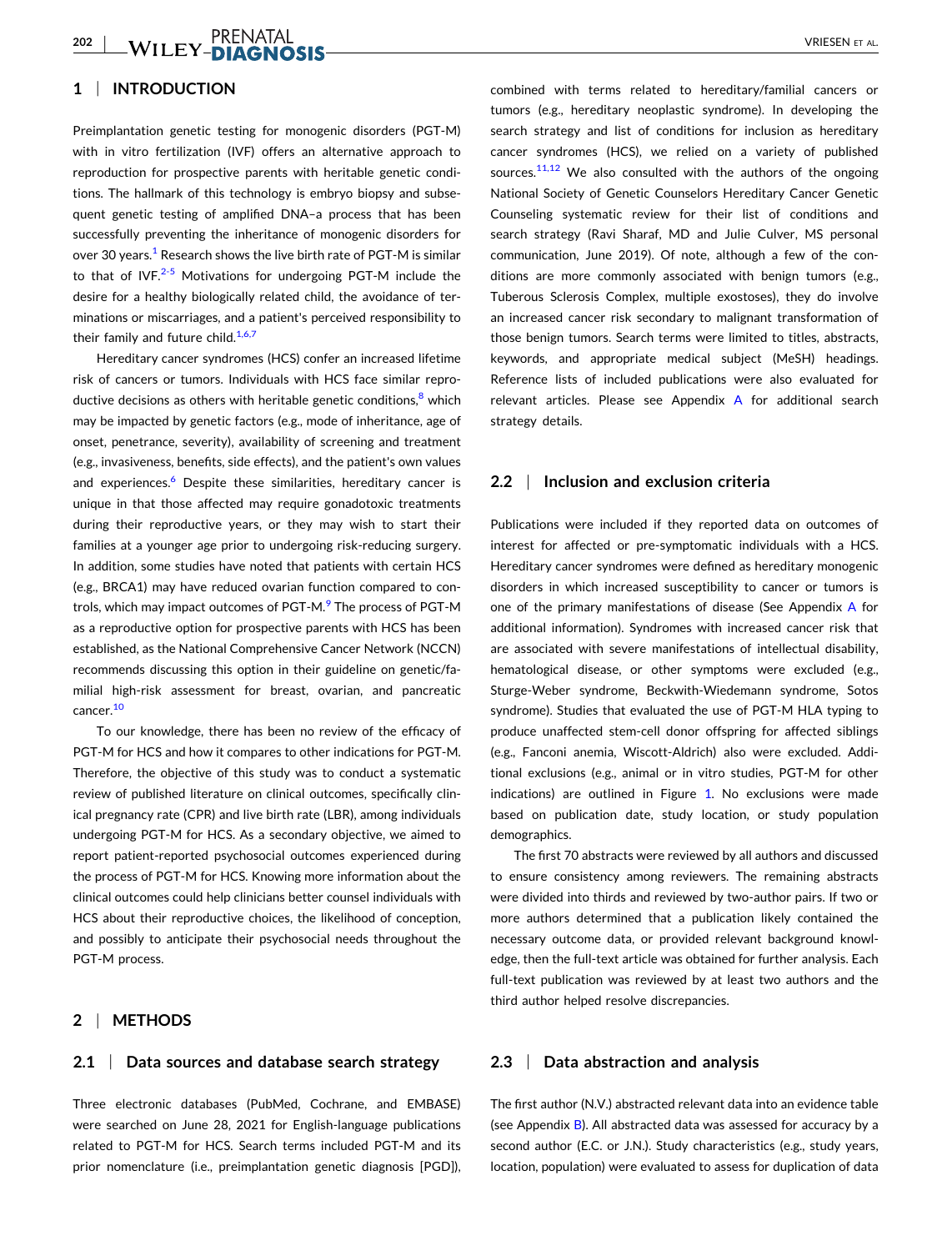<span id="page-3-0"></span>**FIGURE 1** Systematic review PRISMA flow‐chart. HCPS, hereditary cancer predisposition syndrome; PGT‐ M, preimplantation genetic testing for monogenic disorders



PGT-M, preimplantation genetic testing for monogenic disorders HCPS, hereditary cancer predisposition syndrome

apublications including either clinical or psychosocial outcomes were included; however, the categories were not mutually exclusive. Two publications included both.

<sup>b</sup>Two publications described the same study population, and one publication included two unique study populations.

across studies. If any publications had or were highly suspicious of study population overlap, only the study with the most comprehensive data was included.

Due to the heterogeneity of included publications with respect to design and outcomes, most findings were summarized using a narrative approach. When appropriate, weighted means were used to calculate the CPR and LBR. The rates were calculated using two different denominators: total embryos transferred, and total cycles with embryo transfer. Twin pregnancies were counted as two 'pregnancies' for the former and one 'pregnancy' for the latter. This distinction helped to differentiate between the likelihood of pregnancy/birth for each embryo transferred versus the likelihood of pregnancy/birth in a given cycle. Findings were presented for all publications overall as well as subgroups based on hereditary breast and ovarian cancer (HBOC) or other HCS.

This systematic review was registered with PROSPERO (CRD42021260697, [https://www.crd.york.ac.uk/prospero/display\\_](https://www.crd.york.ac.uk/prospero/display_record.php?RecordID=260697) [record.php?RecordID](https://www.crd.york.ac.uk/prospero/display_record.php?RecordID=260697)=260697). Since this review was focused on existing literature and did not directly evaluate data from human subjects, IRB or similar approval was not required.

### **3** <sup>|</sup> **RESULTS**

## **3.1** <sup>|</sup> **Search strategy results and overview of studies**

The search strategy identified 2579 publications, with eleven additional publications selected from reference lists of key‐articles, for a total of 2590. After removing duplicates, 2174 abstracts were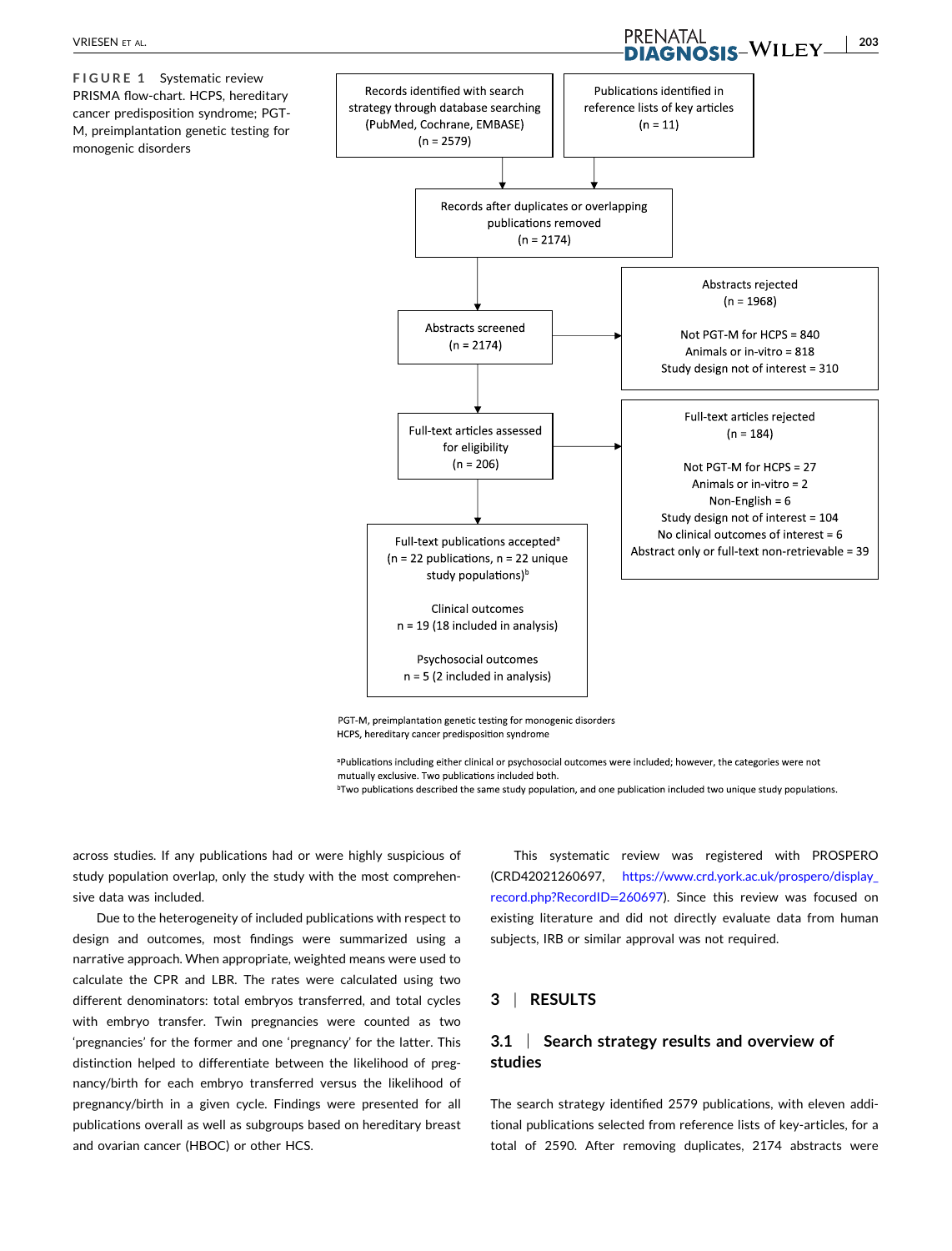<span id="page-4-0"></span>

| 4<br>י המבירות ו                     |                          |                                            |                    |              | - האינדר המונים לא היה המונים המונים המונים המונים לא היה המונים לא היה המונים המונים המונים המונים לא היה המו<br>המונים המונים המונים המונים המונים המונים המונים המונים המונים המונים המונים המונים המונים המונים המונים המוני |      |       |                 |                             |                    |                             |
|--------------------------------------|--------------------------|--------------------------------------------|--------------------|--------------|----------------------------------------------------------------------------------------------------------------------------------------------------------------------------------------------------------------------------------|------|-------|-----------------|-----------------------------|--------------------|-----------------------------|
| First author                         |                          | Study                                      | Study              | Clinical     | Psychosocial                                                                                                                                                                                                                     | ES   |       | Total           | Aneuploidy                  | Female             | Male                        |
| (Year)                               | Country                  | design                                     | years              | outcomes     | outcomes                                                                                                                                                                                                                         | HBOC | Other | $\sum_{\alpha}$ | testing used                | carriers N (%)     | carriers N (%)              |
| Rechitsky (2002) <sup>13</sup>       | USA                      | Single-arm                                 | $\frac{\alpha}{Z}$ |              |                                                                                                                                                                                                                                  |      |       | $\overline{a}$  | $\widetilde{\Xi}$           | 6(60)              | 4 (40)                      |
| Fiorentino (2003) <sup>14</sup>      | Italy                    | Single-arm                                 | $\frac{\alpha}{2}$ |              |                                                                                                                                                                                                                                  |      |       | S               | $\widetilde{\Xi}$           | $\frac{\alpha}{2}$ | $\frac{\alpha}{Z}$          |
| Spits (2005) <sup>15</sup>           | Belgium                  | Single-arm                                 | $\widetilde{\Xi}$  |              |                                                                                                                                                                                                                                  |      |       | ∘               | $\widetilde{\Xi}$           | $\widetilde{\Xi}$  | $\widetilde{\Xi}$           |
| Moutou (2007) <sup>16</sup>          | France                   | Single-arm                                 | 2000-2005          |              |                                                                                                                                                                                                                                  |      |       | 4               | $\frac{\alpha}{Z}$          | 2(50)              | 2(50)                       |
| Spits $(2007)^{17}$                  | Belgium                  | Single-arm                                 | 1998-2007          |              |                                                                                                                                                                                                                                  |      | ↘     | $\overline{a}$  | $\widetilde{\Xi}$           | 5 (50)             | 5 (50)                      |
| Sagi (2009) <sup>18</sup>            | Israel                   | Single-arm                                 | 2006-2008          |              |                                                                                                                                                                                                                                  |      |       | $\sim$          | $1$ of 6                    | (100)              | $\circ$                     |
| Vanneste (2009) <sup>19</sup>        | Belgium                  | Single-arm                                 | $\frac{\alpha}{2}$ |              |                                                                                                                                                                                                                                  |      |       | ω               | $2$ of $3$                  | 3 (100)            | $\circ$                     |
| Merker (2015) <sup>20</sup>          | USA                      | Single-arm                                 | 2004-2013          |              |                                                                                                                                                                                                                                  |      |       | 77              | 10 of 77                    | 51 (66)            | 26 (34)                     |
| Rubin (2014) <sup>21</sup>           | ΑSυ                      | Single-arm <sup>b</sup>                    | 2012               |              | ↘                                                                                                                                                                                                                                |      |       | $\sim$          | $\frac{\alpha}{Z}$          | 5 (83.3)           | 1(16.7)                     |
| Derks-Smeets (2014) <sup>22</sup>    | Netherlands &<br>Belgium | Single-arm                                 | 2006-2011          |              |                                                                                                                                                                                                                                  |      |       | $\overline{71}$ | 71 of 71                    | 42 (59.2)          | 29 (40.8)                   |
| Derks-Smeets (2014) <sup>23</sup>    | Netherlands              | Qualitative interviews<br>and focus groups | 2012               |              |                                                                                                                                                                                                                                  |      |       | 4               | $\frac{\alpha}{\mathsf{Z}}$ | $\frac{\alpha}{Z}$ | $\frac{\alpha}{Z}$          |
| Chow (2015) <sup>24</sup>            | China                    | Single-arm                                 | 2007-2014          | ↘            |                                                                                                                                                                                                                                  |      | ↘     | <b>NR</b> c     | 0 of 8 cycles               | $\frac{\alpha}{Z}$ | $\frac{\alpha}{Z}$          |
| Shapira (2015) <sup>25</sup>         | Israel                   | Comparative                                | 2003-2014          | र्           |                                                                                                                                                                                                                                  |      |       | 62              | $\frac{\alpha}{Z}$          | 62 (100)           | $\circ$                     |
| Goldman (2016) <sup>26</sup>         | USA                      | Comparativee                               | 2010-2014          | $\checkmark$ |                                                                                                                                                                                                                                  |      |       | $\sigma$        | $7$ of 9                    | $\widetilde{\Xi}$  | $\frac{\alpha}{Z}$          |
| Dagan (2017) <sup>27</sup>           | Israel                   | Qualitative interview                      | 2013-2014          |              |                                                                                                                                                                                                                                  |      |       | $\frac{8}{1}$   | $\frac{\alpha}{Z}$          | 14(77.8)           | 4(22.2)                     |
| Derks-Smeets (2017) <sup>9</sup>     | Netherlands &<br>Belgium | Comparative                                | 2006-2015          |              |                                                                                                                                                                                                                                  |      |       | 43              | 43 of 43                    | 43 (100)           | $\circ$                     |
| Gietel-Habets (2018) <sup>28,g</sup> | Netherlands              | Cross-sectional survey                     | $\frac{\alpha}{Z}$ |              |                                                                                                                                                                                                                                  |      |       | 54              | $\frac{\alpha}{2}$          | $\widetilde{\Xi}$  | $\widetilde{\Xi}$           |
|                                      |                          | Focus group                                | 2012               |              |                                                                                                                                                                                                                                  |      |       | $\breve{\circ}$ | $\frac{\alpha}{2}$          | 4(66.6)            | 2(33.3)                     |
| Girardet (2018) <sup>18</sup>        | France                   | Single-arm                                 | 2003-2015          |              |                                                                                                                                                                                                                                  |      |       | 56              | $0$ of 56                   | $\frac{\alpha}{2}$ | $\frac{\alpha}{Z}$          |
| Mor (2018) <sup>29</sup>             | Israel & Canada          | Survey/Questionnaire                       | 2015               |              |                                                                                                                                                                                                                                  |      |       | $\frac{8}{2}$   | $\frac{\alpha}{Z}$          | 18 (100)           | $\circ$                     |
| Rechitsky (2018) <sup>30</sup>       | USA                      | Single-arm                                 | $\frac{\alpha}{2}$ |              |                                                                                                                                                                                                                                  |      |       | 79              | 51 of 79                    | $\widetilde{\Xi}$  | $\frac{\alpha}{\mathsf{Z}}$ |

Overview of studies investigating the outcomes of preimplantation genetic testing for hereditary cancer syndromes **TABLE 1** Overview of studies investigating the outcomes of preimplantation genetic testing for hereditary cancer syndromes TABLE 1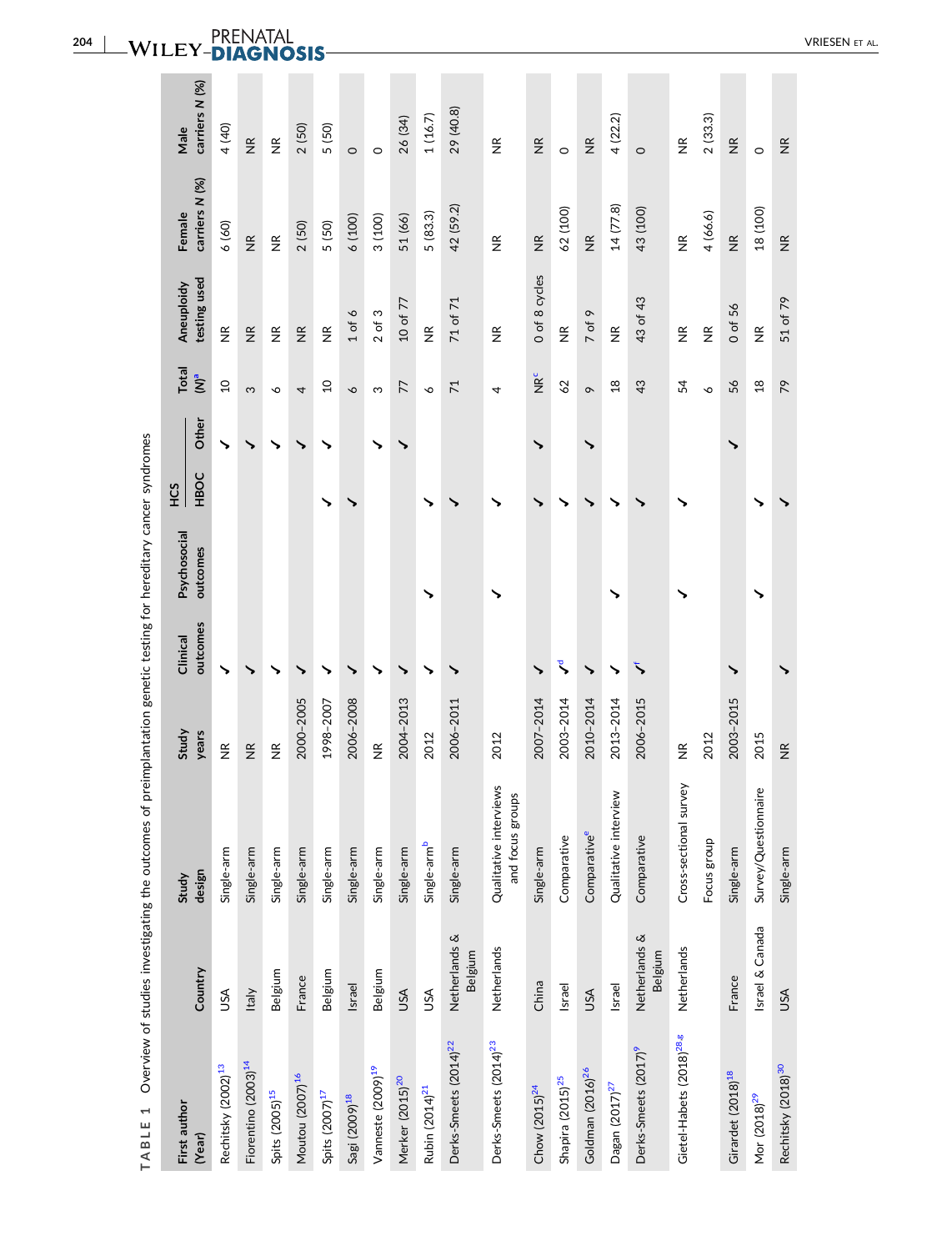<span id="page-5-0"></span>

| TABLE 1 (Continued)                                                      |               |                                                                                                                                                                |                                 |          |              |             |       |              |                    |                |                |
|--------------------------------------------------------------------------|---------------|----------------------------------------------------------------------------------------------------------------------------------------------------------------|---------------------------------|----------|--------------|-------------|-------|--------------|--------------------|----------------|----------------|
| First author                                                             |               | Study                                                                                                                                                          | Study                           | Clinical | Psychosocial | СS<br>Н     |       | <b>Total</b> | Aneuploidy         | Female         | Male           |
| (Year)                                                                   | Country       | design                                                                                                                                                         | years                           | outcomes | outcomes     | <b>HBOC</b> | Other | $\sum_{a}$   | testing used       | carriers N (%) | carriers N (%) |
| Yahalom (2018) <sup>31</sup>                                             | <b>Israel</b> | Single-arm                                                                                                                                                     | 2006-2015                       |          |              |             |       |              | $\frac{\alpha}{2}$ | 3(75)          | 1(25)          |
| Wang (2020) <sup>32</sup>                                                | China         | Single-arm                                                                                                                                                     | 2011-2018                       |          |              |             |       |              | $3$ of $3$         | 2(66.6)        | 1(33.3)        |
|                                                                          |               | Notes: Studies were sorted in chronological order by date of publication                                                                                       | and then in alphabetical order. |          |              |             |       |              |                    |                |                |
|                                                                          |               | Abbreviations: HBOC, Hereditary Breast and Ovarian Cancer; HCS, Hereditary Cancer Syndrome; NR, Not reported or not reportable.                                |                                 |          |              |             |       |              |                    |                |                |
|                                                                          |               | Number of participants in publication who met the inclusion criteria; underwent preimplantation genetic testing for hereditary cancer or tumor susceptibility. |                                 |          |              |             |       |              |                    |                |                |
| <sup>b</sup> Study is a subset of a larger qualitative, interview study. |               |                                                                                                                                                                |                                 |          |              |             |       |              |                    |                |                |
|                                                                          |               | 'Number of participants not reported; however, 8 cycles were completed in participants who meet the inclusion criteria.                                        |                                 |          |              |             |       |              |                    |                |                |
|                                                                          |               | "Single-arm data, corresponding to participants meeting inclusion criteria, is included in quantitative outcome analysis.                                      |                                 |          |              |             |       |              |                    |                |                |

The study compared BRCA1/2 with other conditions. Although we included these comparative outcomes, we excluded it from the primary analysis of clinical outcomes since only first cycles were included and fThe study compared *BRCA1/2* with other conditions. Although we included these comparative outcomes, we excluded it from the primary analysis of clinical outcomes since only first cycles were included and 22 more comprehensive data are included in the study by Derks-Smeets  $(2014)^{22}$  $(2014)^{22}$  $(2014)^{22}$ more comprehensive data are included in the study by Derks-Smeets (2014)

eThis study was compared *BRCA1/2* with other conditions. We included these comparative outcomes, and data from the *BRCA1/2* participants also were included in the primary analysis of clinical outcomes.

This study was compared BRCA1/2 with other conditions. We included these comparative outcomes, and data from the BRCA1/2 participants also were included in the primary analysis of clinical outcomes.

gPublication has two separate study populations included (focus group vs. survey responders). responders) Publication has two separate study populations included (focus group vs. survey PRENATAL<br>**DIAGNOSIS-W**ILEY

- **205**

screened, and of those, 206 publications were selected for full ‐text review and 22 were accepted for inclusion (see Figure [1](#page-3-0)).

An overview of study characteristics is presented in Appendix C. Most studies were published between 2015 and 2020 in journals related to reproductive genetics or assisted reproduction. The accepted publications were sorted by indication for PGT ‐ M (e.g., HBOC or other HCS) and categorized as having clinical outcomes, psychosocial outcomes, or both. Three studies included patients with HBOC as well as patients with other HCS, and these studies were grouped in the "other" category for all analyses.

An overview of the 22 included publications is presented in Table [1](#page-4-0) . A total of 18 publications were included in the analysis of clinical outcomes, and 5 studies reported psychosocial outcomes (studies not mutually exclusive). The 18 publications represent 433 total participants who underwent PGT ‐ M for HCS, including six publications ( *n* = 241) for HBOC and twelve publications ( *n* = 192) for other HCS indications. Aside from HBOC, the most common conditions were neurofibromatosis (NF) type I ( *n* = 90), familial adenomatous polyposis ( *n* = 26), and retinoblastoma ( *n* = 24). Please see Appendix D for additional information.

Of note, we identified 2 studies that compared PGT ‐ M clinical outcomes for HBOC versus other conditions: Shapira et al. (2015) and Derks ‐Smeets et al. (2017). Findings from the HBOC arm of Shapira et al. (2015) are included in the analysis of clinical outcomes $^{25}$ ; however, the HBOC arm of Derks-Smeets et al. (2017) overlaps with a more inclusive HBOC population reported in Derks ‐ Smeets et al. (2014) and was therefore excluded from the weighted mean analysis of clinical outcomes.<sup>9,22</sup>

#### **3.2** <sup>|</sup> **Clinical pregnancy rate (CPR) and live birth rate (LBR)**

Fourteen publications reported 536 total cycles with embryonic transfer, and ten publications reported a total of 412 embryos transferred. Sixteen publications reported a combined 222 pregnancies that were clinically confirmed via ultrasound which resulted in 211 liveborn children plus 5 awaiting delivery at the time of publication. Table [2](#page-6-0) presents a summary of clinical outcomes: The weighted mean CPRs and LBRs per embryo transferred *and* per cycle with embryonic transfer. This data is reported across all HCS, for HBOC patients only, and for 'other HCS' only. Appendix E includes an expanded table with additional outcome data.

As noted previously, two comparative studies evaluated outcomes of PGT‐M for HBOC carriers versus patients with other monogenic disorders. Derks ‐Smeets et al. (2017) compared 38 HBOC carriers and 154 controls who underwent PGT-M.<sup>[9](#page-10-0)</sup> Although the number of mature oocytes was significantly lower in HBOC patients (particularly *BRCA1* ) compared to controls, the CPR (per cycle with embryonic transfer) between the HBOC and control groups showed no significant difference with rates of 29.4% and 30.2%, respectively. The other comparative study by Shapira et al. (2015) compared 33 patients with HBOC to matched controls who underwent PGT ‐M.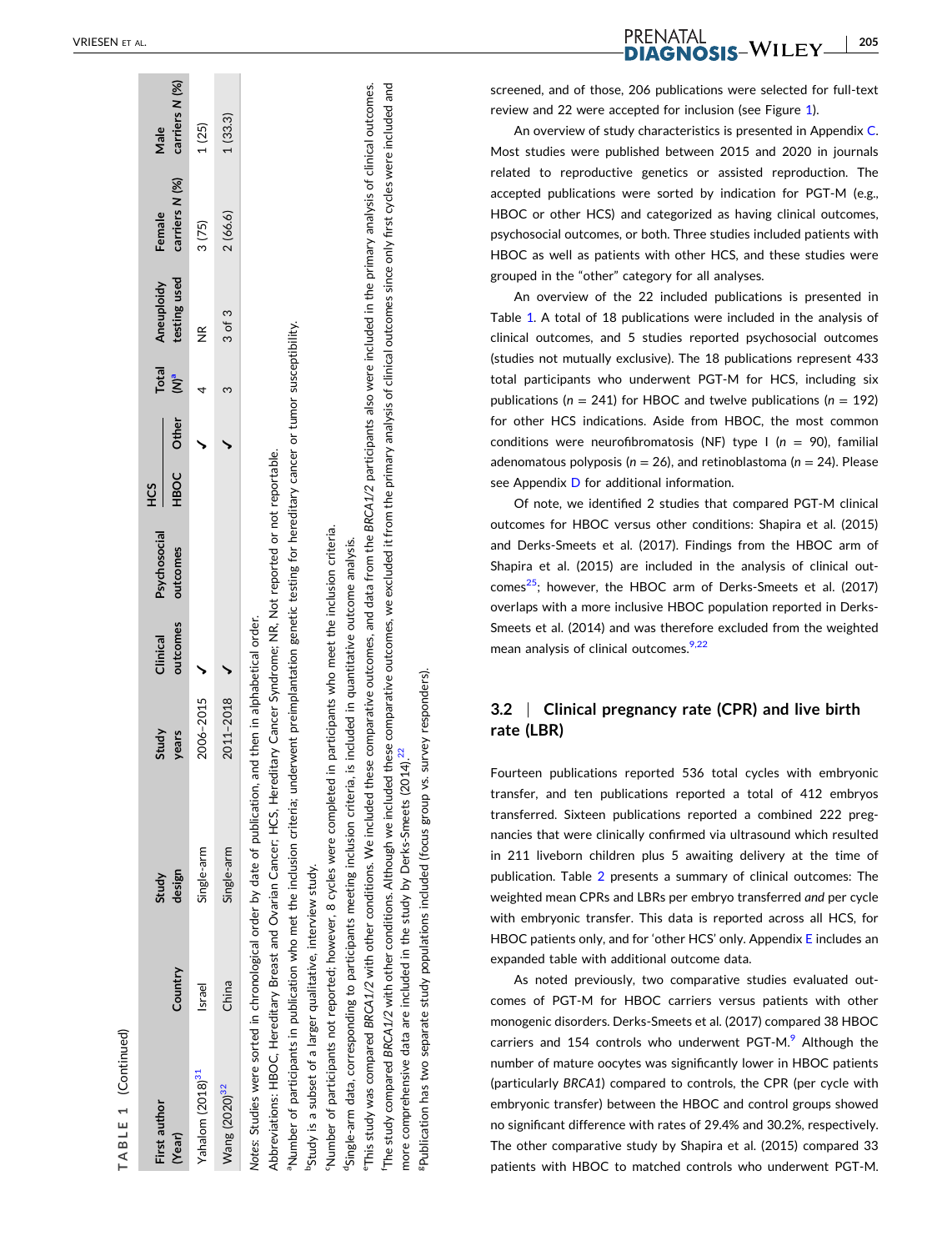#### <span id="page-6-0"></span>**206**  $\blacksquare$  VII FY FOUND MORE  $\blacksquare$

#### **TABLE 2** Quantitative analysis of PGT‐M clinical outcome data for hereditary cancer syndromes

|                  | <b>Studies</b><br>reporting                             | Patients <sup>a</sup> | <b>Embryos</b><br>transferred | Cycles with<br>embryo<br>transfer | Confirmed<br>pregnancies or<br>live birthsb,c | Associated<br>rate $(\%)$ | 95%<br>confidence<br>interval |
|------------------|---------------------------------------------------------|-----------------------|-------------------------------|-----------------------------------|-----------------------------------------------|---------------------------|-------------------------------|
|                  | Clinical pregnancy rate per cycles with embryo transfer |                       |                               |                                   | Pregnancies                                   | <b>CPR</b>                |                               |
| Overall          | 14                                                      | 395                   |                               | 536                               | 215                                           | 40.1                      | 36.1, 44.3                    |
| <b>HBOC</b> only | 5                                                       | 223                   |                               | 261                               | 125                                           | 47.9                      | 41.9, 53.9                    |
| Other HCS        | 9                                                       | 172                   |                               | 275                               | 90                                            | 32.7                      | 27.5, 38.5                    |
|                  | Clinical pregnancy rate per embryo transferred          |                       |                               |                                   | Pregnancies                                   | <b>CPR</b>                |                               |
| Overall          | 11                                                      | 189                   | 412                           |                                   | 138                                           | 35.5                      | 29.1, 38.2                    |
| <b>HBOC</b> only | $\overline{2}$                                          | 85                    | 158                           |                                   | 80                                            | 50.6                      | 42.9, 58.3                    |
| <b>Other HCS</b> | 9                                                       | 101                   | 254                           |                                   | 58                                            | 22.8                      | 18.1, 28.4                    |
|                  | Live birth rate per cycles with embryo transfer         |                       |                               |                                   | Live births                                   | <b>LBR</b>                |                               |
| Overall          | 13                                                      | 333                   |                               | 503                               | 167                                           | 33.2                      | 29.2, 37.4                    |
| <b>HBOC only</b> | 4                                                       | 161                   |                               | 228                               | 97                                            | 42.5                      | 36.3, 49.0                    |
| Other HCS        | 9                                                       | 172                   |                               | 275                               | 70                                            | 25.5                      | 20.7, 30.9                    |
|                  | Live birth rate per embryo transferred                  |                       |                               |                                   | Live births                                   | <b>LBR</b>                |                               |
| Overall          | 11                                                      | 189                   | 412                           |                                   | 119                                           | 28.9                      | 24.7, 33.4                    |
| <b>HBOC</b> only | 2                                                       | 85                    | 158                           |                                   | 71                                            | 44.9                      | 37.4, 52.7                    |
| <b>Other HCS</b> | 9                                                       | 104                   | 254                           |                                   | 48                                            | 18.9                      | 14.6, 24.2                    |
|                  |                                                         |                       |                               |                                   |                                               |                           |                               |

<sup>a</sup>The number of patients noted here includes only those who met the inclusion criteria for this systematic review (i.e., patients with HCS who attempted PGT‐M).

bTwin pregnancies were counted as two pregnancies for calculations involving number of embryos transferred, and as a single pregnancy when calculating rates per transfer. Live births involving more than one child included all children born when calculating rate per number of embryos transferred but were classified as a single live birth when calculating the rate per transfer.

<sup>c</sup>Ongoing pregnancies at the time of publication were not included in analysis.

The CPR per cycles completed with embryonic transfer were 33.3% for the HBOC participants and 22.2% for the matched controls, which showed no significant difference ( $p = 0.44$ ). Unlike the previous publication, this study determined that both healthy and HBOC carriers (who were affected with cancer) demonstrated normal ovarian response in IVF cycles.<sup>[25](#page-11-0)</sup>

## **3.3** <sup>|</sup> **Preimplantation genetic testing for aneuploidy (PGT‐A)**

Ten publications discussed aneuploidy testing of embryos (see Table [1](#page-4-0)). Two studies specifically noted that PGT‐A was not used in any cases due to legal restrictions<sup>[15](#page-10-0)</sup> or a lack of indication.<sup>24</sup> Of the studies that did use aneuploidy testing, the methodology was highly variable. Two studies (three publications) focused exclusively on aneuploidy of the single chromosome that was also being testing for PGT-M, $9,19,22$ and one study noted that a single patient had limited aneuploidy testing for chromosomes 21, X, and  $Y<sup>18</sup>$  $Y<sup>18</sup>$  $Y<sup>18</sup>$  The remaining four studies used more rigorous approaches, including next‐generation 24‐ chromosome aneuploidy screening<sup>[20,26,32](#page-11-0)</sup> or a variety of approaches based on the best technology available at the time (e.g., FISH, PCR, array‐CGH, 24‐chromosome aneuploidy screening).<sup>[30](#page-11-0)</sup> However, the

application of aneuploidy testing in these four studies was not universal, with a weighted mean use of 42% (71 of 168 patients, range: 13%–100%). The remaining publications did not mention if PGT‐A was used or not. Unfortunately, the limited reporting on PGT‐A and variable uptake precluded subgroup analyses of clinical outcomes based on the use of PGT‐M with PGT‐A versus PGT‐M alone.

### **3.4** <sup>|</sup> **Prenatal and postnatal confirmation of PGT‐M**

Ten publications reported on the use of invasive prenatal diagnosis (PND) to confirm an unaffected pregnancy. The majority (6 of 10, 60%) did not use PND.<sup>16-[19,21,27](#page-10-0)</sup> The publications that reported using confirmatory testing differed in their approach. Derks‐Smeets et al. (2014) noted that PND was performed for only four of the 45 pregnancies (all of which confirmed an unaffected pregnancy), while Chow et al. (2015) reported that either prenatal or postnatal diag-nosis was utilized for every pregnancy.<sup>[22,24](#page-11-0)</sup> Two of the three patients in Wang et al. (2020) underwent PND. $^{32}$  $^{32}$  $^{32}$  Girardet et al. (2018) noted that 21/24 pregnancies in their total cohort underwent PND; how-ever, it is unknown which of these patients had PND for HCS.<sup>[33](#page-11-0)</sup>

Given the lack of reporting with respect to confirmatory diagnostic testing, we were unable to perform a quantitative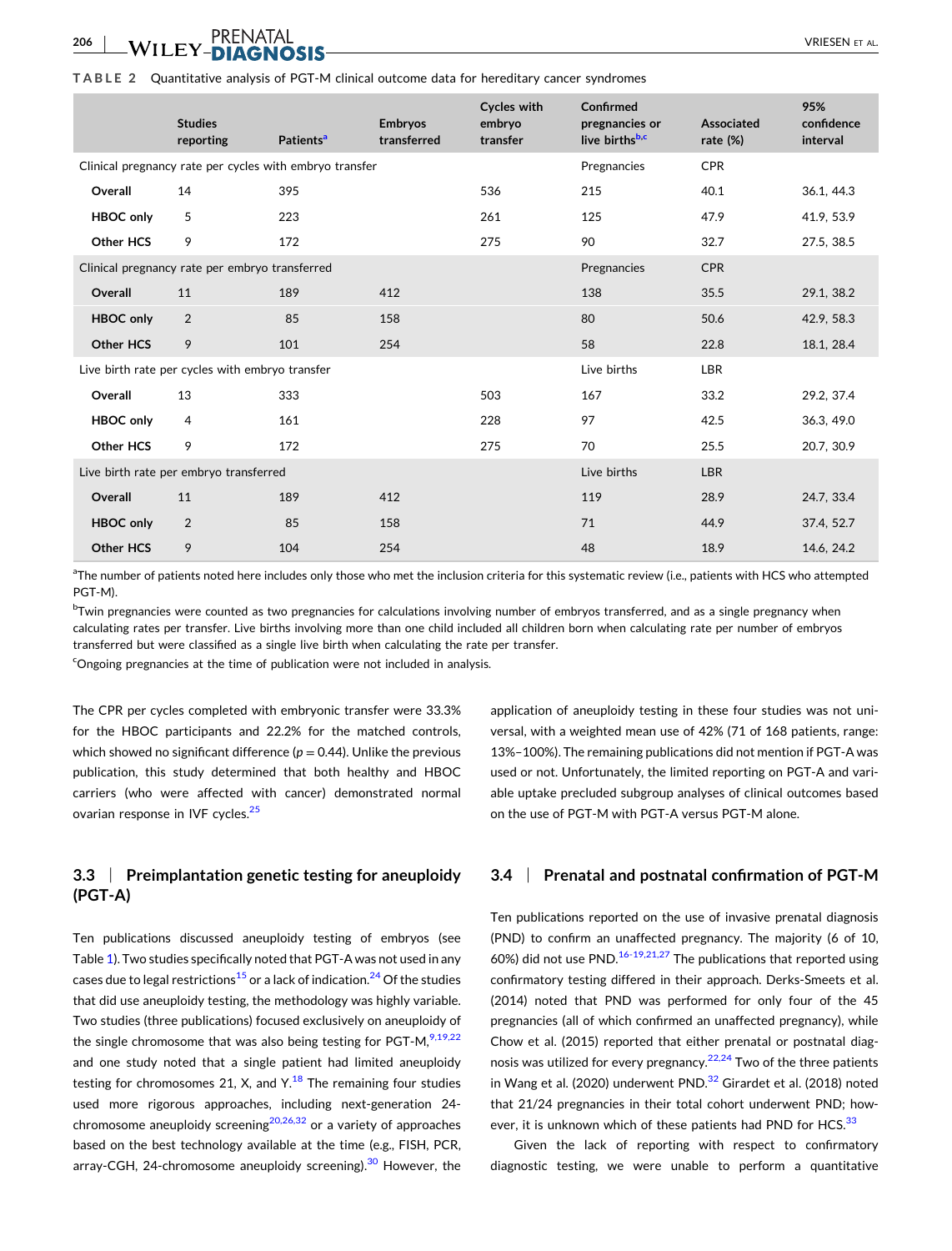<span id="page-7-0"></span>**TABLE 3** Summary of psychosocial outcomes of PGT‐M for hereditary breast and ovarian cancer syndrome

PRENATAL

| Outcome/ Measure/ Fileulctoi                                                                       | <b>JULITUAL Y OF PROCESS AND OUTCOME INTUITIES</b>                                                                                                                                                                                                                                                     |
|----------------------------------------------------------------------------------------------------|--------------------------------------------------------------------------------------------------------------------------------------------------------------------------------------------------------------------------------------------------------------------------------------------------------|
| <b>Regret</b> (DRS scale; Mean [SD])                                                               | • Discussed in two publications                                                                                                                                                                                                                                                                        |
|                                                                                                    | • Mor et al. (2018) found participants who did not undergo PGT-M for HBOC had higher<br>decisional regret (26.6 [21.0]) than participants who did (20.0 [20.6]); however, this<br>difference did not reach significance ( $p = 0.25$ )                                                                 |
|                                                                                                    | • Derks-Smeets et al. (2014) found that none of the couples who underwent PGT-M<br>regretted their choice, but they did not anticipate the associated psychological strains                                                                                                                            |
| <b>Satisfaction</b> (SWD scale; Mean [SD])                                                         | • Discussed in two publications                                                                                                                                                                                                                                                                        |
|                                                                                                    | • Mor et al. (2018) found satisfaction was significantly higher among participants who<br>opted to undergo IVF with PGT-M (4.4 [0.7]) compared to those who did not (3.9 [1.0])<br>(p < 0.04)                                                                                                          |
|                                                                                                    | • Gietel-Habets et al. (2018) focus group couples were generally positive about their<br>decision to receive reproductive counseling that discussed the clinical and practical<br>aspects of PGT-M, even if they opted to not undergo PGT-M                                                            |
| Perceived difficulty of reproductive decision-making<br>(Revised illness perception questionnaire) | • Discussed in one publication but two unique studies<br>• Survey responses analyzed by Gietel-Habets et al. (2018) identified three predictors of<br>perceived decision-making difficulty                                                                                                             |
|                                                                                                    | $\circ$ Younger participants (P = 0.042, β = −0.047, 95% CI, −0.091 to −0.002)                                                                                                                                                                                                                         |
|                                                                                                    | O Participants who ultimately opted for natural pregnancy ( $P = 0.025$ , $\beta = -0.560$ , 95% CI,<br>$-1.048$ to $-0.073$ )                                                                                                                                                                         |
|                                                                                                    | O Participants with a previous mastectomy (P = 0.059, β = 0.263, 95% CI, -0.023 to 1.134) <sup>8</sup>                                                                                                                                                                                                 |
|                                                                                                    | o All 18 couples who participated in the focus group performed by Gietel-Habets et al.<br>(2018) reported PGT-M decision-making as difficult                                                                                                                                                           |
| Need for psychological support                                                                     | • Discussed in two publications but three unique studies<br>• Survey responses analyzed by Gietel-Habets et al. (2018) identified two groups of<br>participants who had a significantly increased need for psychological support                                                                       |
|                                                                                                    | $\circ$ Partners of carriers (p = 0.038, odds ratio = 0.168, 95% CI, 0.031-0.907)                                                                                                                                                                                                                      |
|                                                                                                    | $\circ$ Religious Participants ( $p = 0.089$ , odds ratio = 4.171, 95% CI, 0.805-21.614)                                                                                                                                                                                                               |
|                                                                                                    | • The majority (61%) of survey responders believed psychological support should be<br>routinely offered and 17% believed a consultation with a social worker or psychologist<br>should be mandatory                                                                                                    |
|                                                                                                    | • All participants in the focus groups performed by Gietel-Habets et al. (2018) and Derks-<br>Smeets et al. (2014) expressed a need for psychological support during decision-making                                                                                                                   |
| Need for support tools                                                                             | • Discussed in one publication but two unique studies                                                                                                                                                                                                                                                  |
|                                                                                                    | • Most survey responders (69%) in Gietel-Habets et al. (2018) and focus group couples<br>indicated that any support tool (contact with other couples, decision aid, consults)<br>would've improved decision-making<br>• Two groups of survey responders had a stronger need for decision-support tools |
|                                                                                                    | ο Those who perceived HBOC as more serious ( $P = 0.074$ , $β = 0.341$ , 95% CI, -0.034 to<br>0.715)                                                                                                                                                                                                   |
|                                                                                                    | O Those who ultimately opted for PGT-M or prenatal diagnosis ( $P = 0.096$ , $\beta = 0.511$ , 95% CI,<br>$-0.093$ to 1.116)                                                                                                                                                                           |
| Predictors for undergoing PGT-M                                                                    | • Discussed in three publications by Derks-Smeets et al. (2014), Dagan et al. (2017) and<br>Mor et al. (2018)                                                                                                                                                                                          |
|                                                                                                    | . The only statistically significant predictor associated with the decision to undergo PGT-M<br>was previous infertility ( $p < 0.001$ )<br>• Other predictors that were evaluated and either were common and either not assessed<br>for or did not meet significance:                                 |
|                                                                                                    | o Having witnessed the disease in a close relative                                                                                                                                                                                                                                                     |
|                                                                                                    | o Having pre-existing frozen embryos                                                                                                                                                                                                                                                                   |
|                                                                                                    | o Good accessibility and reimbursement options                                                                                                                                                                                                                                                         |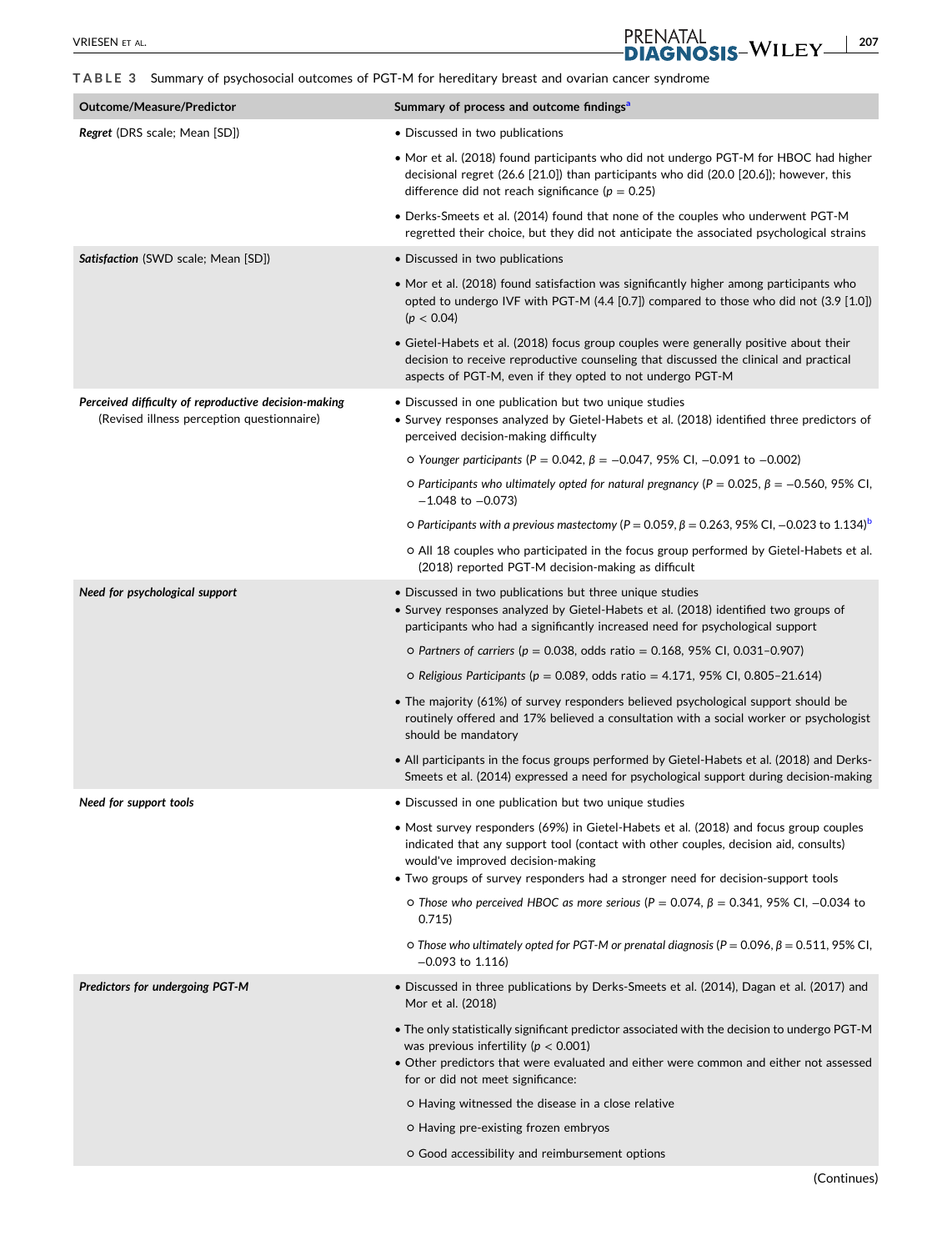#### <span id="page-8-0"></span>**208**  $\blacksquare$  VII FY FOUND MORE  $\blacksquare$

#### **TABLE 3** (Continued)

| Outcome/Measure/Predictor           | Summary of process and outcome findings <sup>a</sup>                                                                        |
|-------------------------------------|-----------------------------------------------------------------------------------------------------------------------------|
| Predictors for not undergoing PGT-M | • Discussed in two publications by Derks-Smeets et al. (2014) and Dagan et al. (2017)<br>• Common predictors <sup>c</sup> : |
|                                     | O Cancer risk associated with ovarian stimulation                                                                           |
|                                     | o Low chance of successful pregnancy                                                                                        |
|                                     | O Loss of romance and control regarding pregnancy                                                                           |
|                                     | O Logistical and financial burden                                                                                           |
|                                     | o Psychological stress                                                                                                      |

Abbreviations: CI, Confidence Interval; DRS, Decisional Regret Scale; HBOC, Hereditary Breast and Ovarian Cancer; PGT‐M, Preimplantation Genetic Testing for Monogenic Disorders; SD, Standard Deviation; SWD, Satisfaction with Decision Scale.

<sup>a</sup>Includes data from 5 publications representing 6 unique study populations.

<sup>b</sup>Trending towards significance.

<sup>c</sup>Were not evaluated for significance.

analysis of the false‐negative rates of PGT‐M. Nine of 15 publications directly or indirectly reported no false‐negatives in their study, $13,15,17,19,22,24,30,31,33$  but only four described how that testing was performed (i.e., postnatally<sup>[17,19](#page-10-0)</sup> or prenatally).<sup>[22,33](#page-11-0)</sup> One publication performed post‐PGT‐M reanalysis of all embryos, which showed concordant results.<sup>[17](#page-10-0)</sup>

## **3.5** <sup>|</sup> **Psychosocial outcomes**

Five publications representing six unique study populations addressed psychosocial outcomes of PGT-M.<sup>[21,23,27](#page-11-0)-29</sup> All of these studies focused on HBOC. The main findings of four of these publications are outlined in Table [3.](#page-7-0) The fifth publication, a collection of narrative case reports by Rubin et al. (2014), represented the personal experiences of ten BRCA carriers' attitudes toward and experiences with PGT-M. $^{21}$  Although limited, evidence from these studies suggested that reproductive decision-making in this context is difficult and additional psychological support may be desired.<sup>23,28</sup>

#### **4** <sup>|</sup> **DISCUSSION**

To our knowledge, this systematic review provides the most comprehensive synthesis of clinical outcomes of PGT‐M for HCS to date. Previous research has shown that the process of PGT‐M does not hinder the efficacy of IVF. $4$  Based on previous literature, the CPRs when PGT‐M is performed for any monogenic indication typically range between 20% and 40%. $2,3,14,33,34$  For the PGT-M studies on HCS reported in this systematic review, the estimated CPR was 33.5% and 40.1% and LBR was 28.9% and 33.2% (per embryo and per cycle with transfer, respectively). These results indicate reasonable success rates when PGT‐M is performed for HCS and may be similar to those reported for other PGT‐M indications.

When reviewing the CPR and LBR for HBOC independently, the weighted mean CPR (50.6% per embryo and 47.9% per cycle with embryo transfer) and LBR (44.9% per embryo and 42.5% per cycle with embryo transfer) for HBOC are higher than what has been generally been reported for all monogenic disorders.<sup>[2,3,14,33,34](#page-10-0)</sup> In our review, there was sufficient literature regarding the use of PGT‐M for HBOC to review. Although only six of the 18 publications included in the analysis were focused on HBOC, there were 241 participants; more than half of the total number identified. The publications related to HBOC also were more recent (five‐sixths published in the last six years) and may have benefited from newer amplification technology, concurrent aneuploidy assessment, and practice guidelines for methodology, resulting in higher CPR and LBR than previous 'proof of concept' studies.

Data regarding the gene involved (*BRCA*1/*BRCA*2) were extracted when possible; however, outcome data for HBOC studies didn't always report on these parameters separately, making comparison difficult. Although *BRCA*1 and *BRCA*2 both cause HBOC, there is conflicting evidence in the literature suggesting reduced fertility (e.g., ovarian reserve, pregnancy rates, birth rates) among carriers and possibly discordance between women with *BRCA*1 and *BRCA*2 pathogenic variants.<sup>9,25,35-38</sup> Our review cannot elucidate differences between *BRCA*1 and *BRCA*2 with respect to CPR and LBR, but it suggests the reproductive outcomes for HBOC carriers may be similar to what has been reported in the literature.

For patients with a history of cancer, both their risk of infertility and potential outcomes of future IVF are difficult to predict, as these outcomes vary between patients and are affected by treatment factors. Regardless, rates of pregnancy following IVF among cancer survivors are generally lower than age-matched peers.<sup>39</sup> A study by Ginsburg et al. (2001) showed that women who underwent chemotherapy for early breast cancer had fewer retrieved oocytes and embryos during IVF than women undergoing retrieval prior to chemotherapy. $40$  Among the publications in this review, HBOC studies often excluded women who had previous cancer treatment or those with diminished ovarian reserve, but few studies for other HCS mentioned whether participants were unaffected carriers or previously affected. We were not able to assess any potential differences in CPR or LBR between pre‐symptomatic carriers and previously affected participants, for any indication. A study included in our quantitative analysis by Derks‐Smeets et al. (2014) did comment on the efficacy of PGT‐M for both pre‐symptomatic carriers and BRCA‐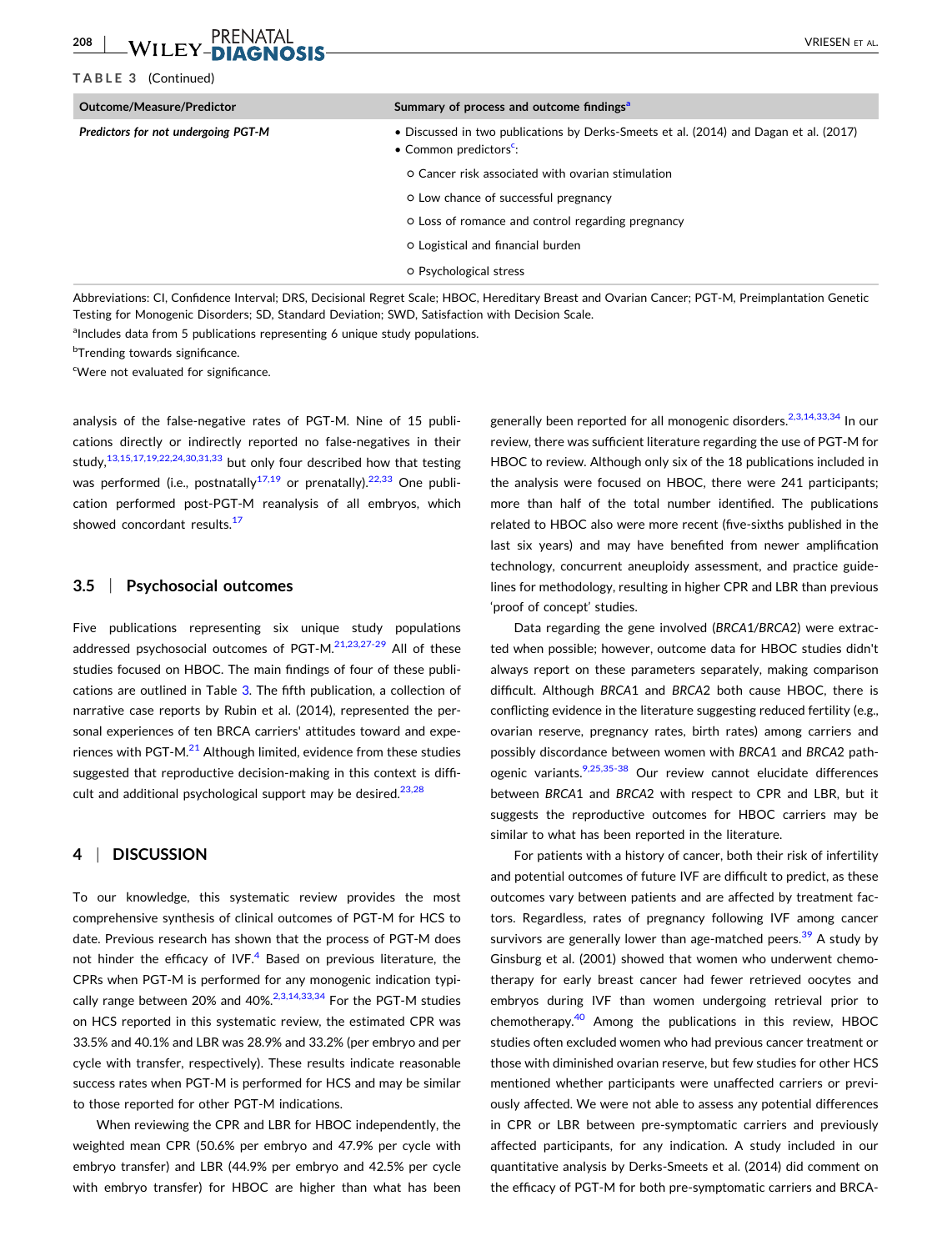positive female breast cancer survivors, which showed comparable CPR<sub>S.</sub><sup>[22](#page-11-0)</sup>

Although the 'other' HCS made up the majority of publications in this review, the number of overall participants was only about half of patients included–encompassing twelve different HCS (including HBOC in three studies<sup>[17,24,26](#page-10-0)</sup>). Given the body of research supporting the efficacy of PGT-M among all indications,  $3,41$ the CPR and LBR for HCS other than HBOC seem lower than anticipated (e.g., CPR per cycle was 32.7% for 'other' HCS vs. 47.9% for HBOC; CPR per embryo was 22.8% for 'other' HCS vs. 50.6% for HBOC). A potential explanation is the small sample size of these studies (ten of the twelve studies had ten or fewer participants), and the 'proof of concept' methodology of these earlier publications–often providing the first PGT‐M experience for an indication or the first clinical application of a proposed analysis method. Even with CPR and LBR being lower than expected for this group, there were live births reported in ten of the twelve publications, and for 11 of the 12 indications included (Zero live births recorded for Peutz‐Jeghers).

The process of PGT‐M accompanied by PGT‐A has been referred to as 'combined PGT'.<sup>[15](#page-10-0)</sup> In our review, 10 studies made any mention of aneuploidy testing, although only 4 studies used rigorous approaches to PGT‐A, such as next‐generation 24‐chromosome aneu-ploidy screening.<sup>[20,26,30,32](#page-11-0)</sup> In addition, the use of PGT-A within these studies was not universally applied to all patients. Although PGT‐A has been reported to increase LBR during  $IVF<sub>1</sub><sup>42</sup>$  $IVF<sub>1</sub><sup>42</sup>$  $IVF<sub>1</sub><sup>42</sup>$  we did not have enough information to determine the impact of PGT‐A in our review given the limited number of studies that clearly documented its use and the variable application within studies. Lastly, we could not assume that a failure to mention PGT‐A meant that it was not used. Although this may be the case for older studies, more recent studies may be less likely to mention PGT‐A since aneuploidy assessment is a standard companion test for PGT-M at some institutions.<sup>43</sup> Future studies on PGT‐M should clearly report whether PGT‐A was used, what method was employed, how many patients/embryos had combined PGT‐M with PGT‐A versus PGT‐M alone, and any impact of PGT-A on pregnancy outcomes.

Confirmatory prenatal diagnosis (PND) is a recommended component of PGT‐M and can provide evidence of false‐negatives or misdiagnoses.<sup>[44,45](#page-11-0)</sup> A misdiagnosis may be technical (contamination of sample, failed amplification of DNA), biological (mosaicism, undetected crossover events), or human (sample mix-up) in error.<sup>46</sup> In our review, only nine of the 18 studies included in the quantitative analysis discussed false‐negatives, but only four provided additional explanation regarding the way it was assessed (prenatal $^{22,33}$  vs. postnatal $17,19$  testing). Most publications that commented on the use PND, did not use it. This limited use of PND is in stark contrast to current recommendations. Literature is currently lacking on the overall uptake of PND for PGT‐M patients in general; therefore, we cannot comment on whether this finding is unique to HCS patients. Given the adult‐onset nature and the unique fertility concerns for patients with HBOC**,** participants in the study by Derks‐Smeets et al. (2014) were comfortable accepting a "reduced risk" of having a child

with HBOC and were less likely to terminate an affected pregnancy– especially if conception was prior to treatment or prophylactic surgery, if there was limited fertility, or there were a finite number of frozen embryos. In the study by Sagi et al. (2009), describing their clinic's experience with PGT‐M for HBOC, authors went so far as to say that "confirmatory prenatal diagnosis may not always be encouraged."

Data regarding the psychosocial outcomes of PGT‐M for carriers of HCS was lacking. Much of the current literature surrounds prospective patients' attitudes toward the option of PGT‐M; however, a conceptual framework derived from psychological theory, for navigating decisional‐distress during PGT‐M, was proposed by Pastore et al. (2019). It suggests that there are three categories of contributing factors to decisional distress during PGT‐M: intraindividual, inter-personal, and situational factors.<sup>[47](#page-11-0)</sup> To our knowledge, this framework has yet to be applied to the HCS population. For the psychosocial data that was available for review, it only applied to carriers of HBOC. Even with limited data, evidence suggests that carriers of HBOC also experience significant decisional stress and need psychological support throughout the process of IVF and PGT‐M. Survey respondents in Gietel-Habets et al. (2018) indicated the need for support tools, specifically the ability to learn more about other couples' experiences through the process. The narrative interview by Rubin et al. (2014), also included in this review, represents an example of a potential support resource, which describes other patients' unique motivations, fears, and either regret or satisfaction with their experience.

## **5** <sup>|</sup> **LIMITATIONS**

This systematic review has some limitations. For HBOC studies, only two studies reported enough information to calculate CPR and LBR on a per-embryo basis $18,30$ ; therefore, our calculations may not be an accurate representation of the true CPR and LBR among patients with HBOC. For studies on HCS other than HBOC, the number of participants was limited; aside from Merker et al. (2015), which included 77 patients with NF1, each study included 16 participants or fewer for each indication. For studies representing multiple HCS, the outcome data were abstracted together. For Chow et al. (2015), only number of cycles per indication was known, not number of participants–so we used that data in its place for the quantitative analysis. For Merker et al. (2015) we used the midpoint between the 'observed' and 'estimated' outcome data for our calculations of CPR. We did not account for differences in the type of genetic testing methodology being utilized for PGT‐M, IVF‐related technical issues or provider technical expertise, parental age differences, individual clinic success rates overall, or other factors that may influence overall CPR or LBR. Therefore, overall CPR and LBR for HCS in our study may not be generalizable to a broader patient population seeking PGT-M for HCS. Additionally, many relevant publications regarding research on PGT‐M for HCS were unfit for inclusion as outcome data for HCS were not reported independently of other monogenic non‐cancer indications.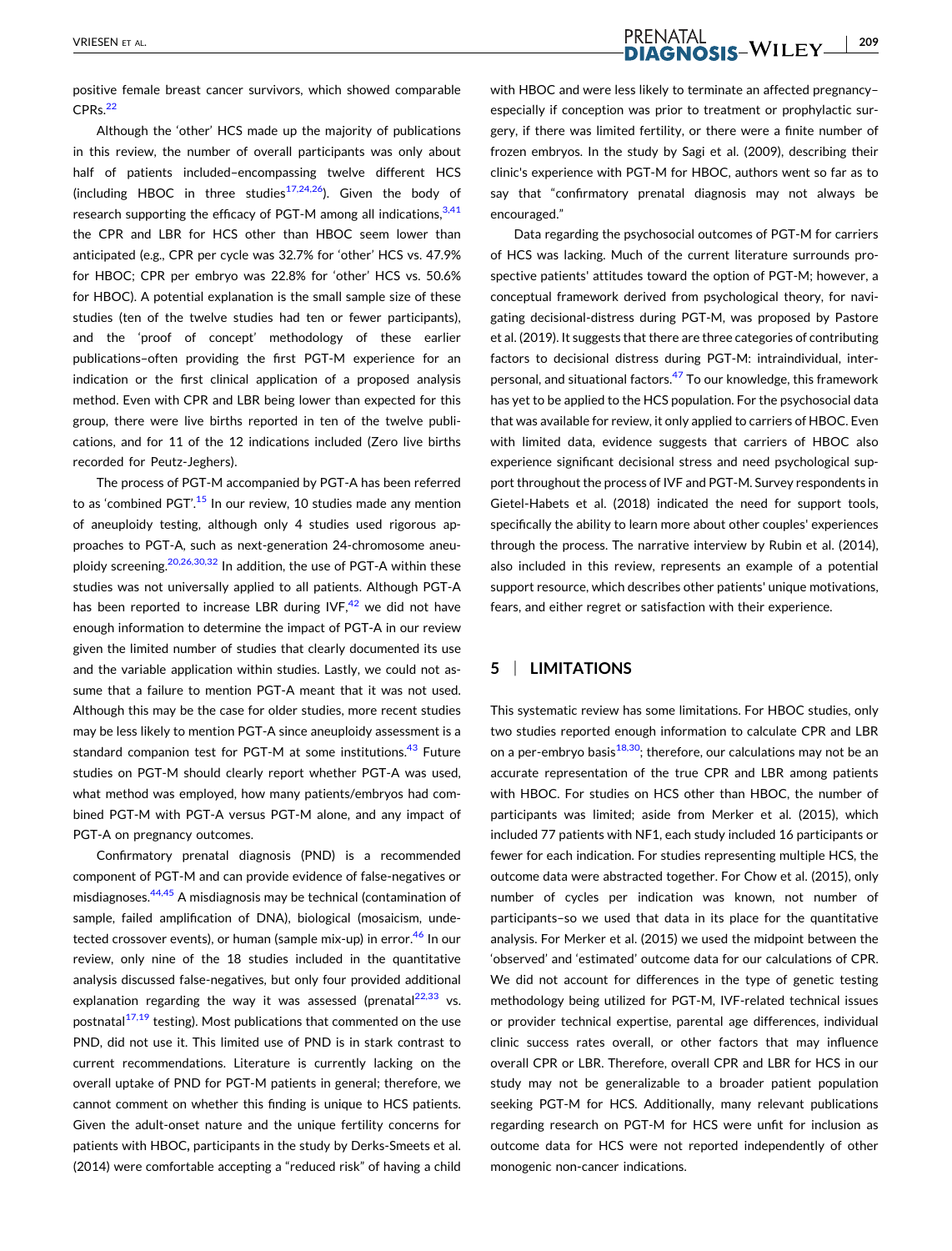<span id="page-10-0"></span>**210** - VRIESEN ET AL.

## **6** <sup>|</sup> **FUTURE RESEARCH**

The lack of research exploring the psychosocial outcomes of the process of PGT‐M for HCS patients represents a significant gap in the literature. Additional studies that evaluate psychosocial outcome will help improve management, influence anticipatory guidance, and promote the use of support tools and patient referrals for psychological support. In addition, there were few data available on the clinical outcomes of PGT‐M for HCS other than HBOC, but all HCS were lacking important clinical outcome data for analysis. Since it is likely this data was captured in some form but not reported, future research should aim for more complete and comprehensive reporting of PGT‐M outcomes. Lastly, our review captured several study characteristics that were not analyzed in detail. These characteristics may or may not influence reproductive outcomes (e.g., sex of carrier, method of PGT‐M used, previous cancer history, and use of fresh vs. frozen embryos). Further exploration into the effect of any of these variables on CPR and LBR may provide useful information.

## **7** <sup>|</sup> **CONCLUSION**

This systematic review provides data on reproductive outcomes (e.g., CPR and LBR) of PGT‐M. Evidence from this review suggests that the overall CPR and LBR per embryo and per transfer for HCS may be similar to that of other monogenic disorders for which PGT-M is used. We were not able to determine whether or not PGT‐A impacts birth outcomes for PGT‐M, and we suggest that future research on PGT-M should clearly report this methodological detail. Although the evidence on psychosocial outcomes is limited and focused exclusively on HBOC, these preliminary findings suggest that decisions on whether to undergo PGT‐M may cause stress and patients desire additional psychosocial support throughout the process. Hopefully, this information can be used to better counsel individuals with HCS about their reproductive choices, the likelihood of conception, and to anticipate their psychosocial needs during decision‐making and afterward.

#### **ACKNOWLEDGEMENTS**

Thank‐you to Angela Trepanier for her guidance and support throughout this research process. Thank‐you to Ravi Sharaf, MD and Julie Culver, MS for sharing their search strategy from the NSGC Hereditary Cancer Genetic Counseling systematic review.

#### **CONFLICT OF INTEREST**

None.

#### **DATA AVAILABILITY STATEMENT**

Data sharing of evidence table and base calculations are available upon request.

## **ORCID**

*Natalie Vriesen* <https://orcid.org/0000-0001-9054-7269>

## **REFERENCES**

- 1. Chen H‐F, Chen S‐U, Ma G‐C, et al. Preimplantation genetic diagnosis and screening: current status and future challenges. *J Formos Med Assoc Taiwan Yi Zhi*. 2018;117(2):94‐100.
- 2. Practice Committee of the American Society for Reproductive Medicine. Comparison of pregnancy rates for poor responders using IVF with mild ovarian stimulation versus conventional IVF: a guideline. *Fertil Steril*. 2018;109(6):993‐999.
- 3. Okun N, Sierra S, Douglas Wilson R, GENETICS COMMITTEE, SPECIAL CONTRIBUTORS. Pregnancy outcomes after assisted human reproduction. *J Obstet Gynaecol Can JOGC J Obstet Gynecol Can JOGC*. 2014;36(1):64‐83.
- 4. Zanetti BF, Braga DPAF, Azevedo MC, et al. Preimplantation genetic testing for monogenic diseases: a Brazilian IVF centre experience. *JBRA Assist Reprod*. 2019;23(2):99‐105.
- 5. National Summary Report [Internet]. cited 2020 Apr 26. [https://](https://www.sartcorsonline.com/rptCSR_PublicMultYear.aspx?ClinicPKID=0) [www.sartcorsonline.com/rptCSR\\_PublicMultYear.aspx?ClinicPKID](https://www.sartcorsonline.com/rptCSR_PublicMultYear.aspx?ClinicPKID=0)=0
- 6. Cunningham J, Goldsmith L, Skirton H. The evidence base regarding the experiences of and attitudes to preimplantation genetic diagnosis in prospective parents. *Midwifery*. 2015;31(2): 288‐296.
- 7. van Rij MC, Gielen M, Lulofs R, et al. Profiles and motives for PGD: a prospective cohort study of couples referred for PGD in The Netherlands. *Hum Reprod Oxf Engl*. 2011;26(7):1826‐1835.
- 8. Lammens C, Bleiker E, Aaronson N, et al. Attitude towards pre‐ implantation genetic diagnosis for hereditary cancer. *Fam Cancer*. 2009;8(4):457‐464.
- 9. Derks‐Smeets IaP, van Tilborg TC, van Montfoort A, et al. BRCA1 mutation carriers have a lower number of mature oocytes after ovarian stimulation for IVF/PGD. *J Assist Reprod Genet*. 2017;34(11):1475‐1482.
- 10. Carroll PR, Parsons JK, Andriole G, et al. NCCN Guidelines Index Table of Contents Discussion. 2019;59.
- 11. Lindor NM, Greene MH. The concise handbook of family cancer syndromes. Mayo Familial Cancer Program. *J Natl Cancer Inst*. 1998; 90(14):1039‐1071.
- 12. Hampel H, Bennett RL, Buchanan A, Pearlman R, Wiesner GL, Guideline Development Group, American College of Medical Genetics and Genomics Professional Practice and Guidelines Committee and National Society of Genetic Counselors Practice Guidelines Committee. A practice guideline from the American College of Medical Genetics and Genomics and the National Society of Genetic Counselors: referral indications for cancer predisposition assessment. *Genet Med Off J Am Coll Med Genet*. 2015; 17(1):70‐87.
- 13. Rechitsky S, Verlinsky O, Chistokhina A, et al. Preimplantation genetic diagnosis for cancer predisposition. *Reprod Biomed Online*. 2002;5(2):148‐155.
- 14. Fiorentino F, Biricik A, Nuccitelli A, et al. Strategies and clinical outcome of 250 cycles of Preimplantation Genetic Diagnosis for single gene disorders. *Hum Reprod*. 2006;21(3):670‐684.
- 15. Spits C, De Rycke M, Van Ranst N, et al. Preimplantation genetic diagnosis for neurofibromatosis type 1. *Mol Hum Reprod*. 2005;11(5): 381‐387.
- 16. Moutou C, Gardes N, Nicod J‐C, Viville S. Strategies and outcomes of PGD of familial adenomatous polyposis. *Mol Hum Reprod*. 2007; 13(2):95‐101.
- 17. Spits C, De Rycke M, Van Ranst N, et al. Preimplantation genetic diagnosis for cancer predisposition syndromes. *Prenat Diagn*. 2007; 27(5):447‐456.